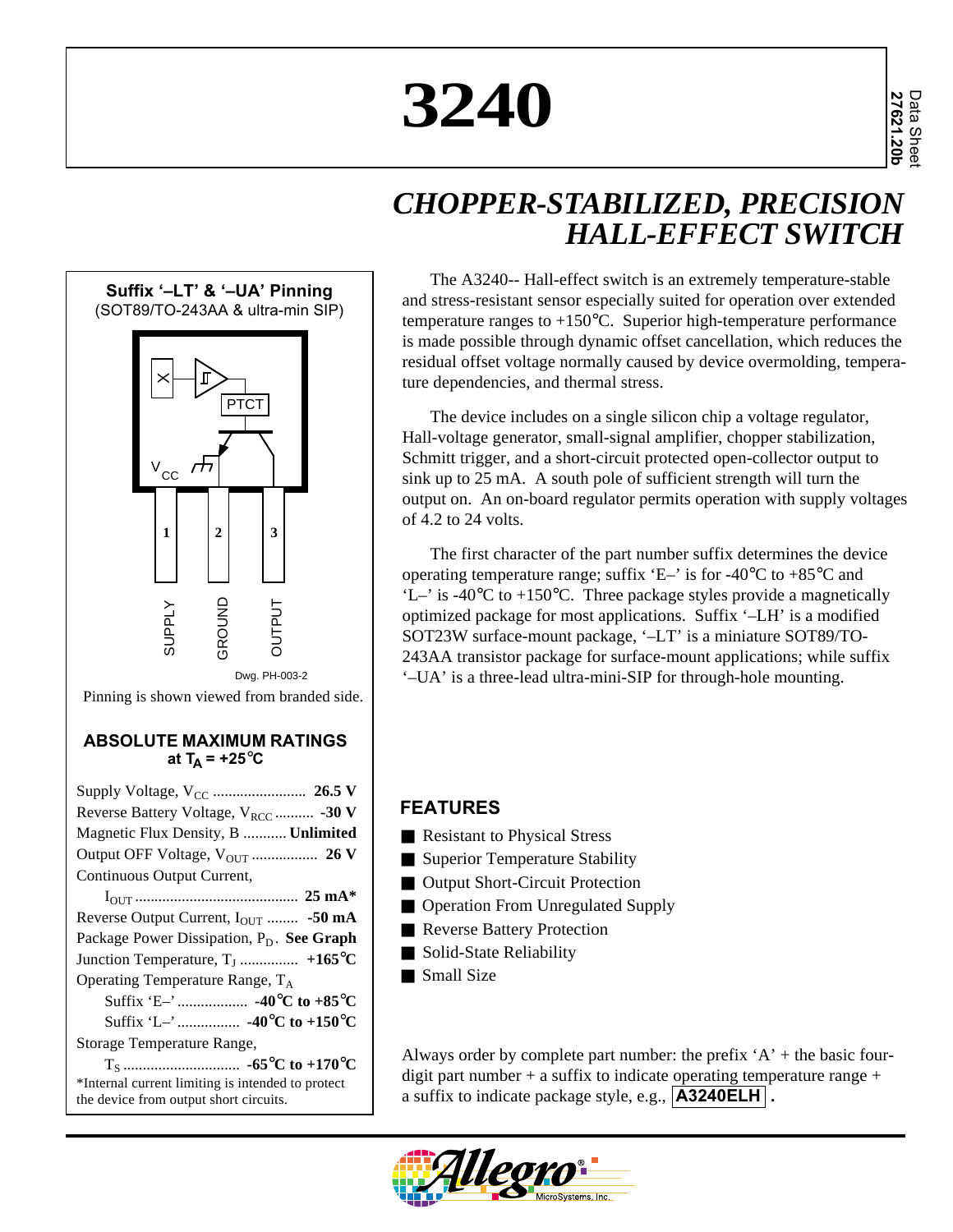





115 Northeast Cutoff, Box 15036  $\overline{2}$  Worcester, Massachusetts 01615-0036 (508) 853-5000 Copyright © 2000, 2003, 2004 Allegro MicroSystems, Inc.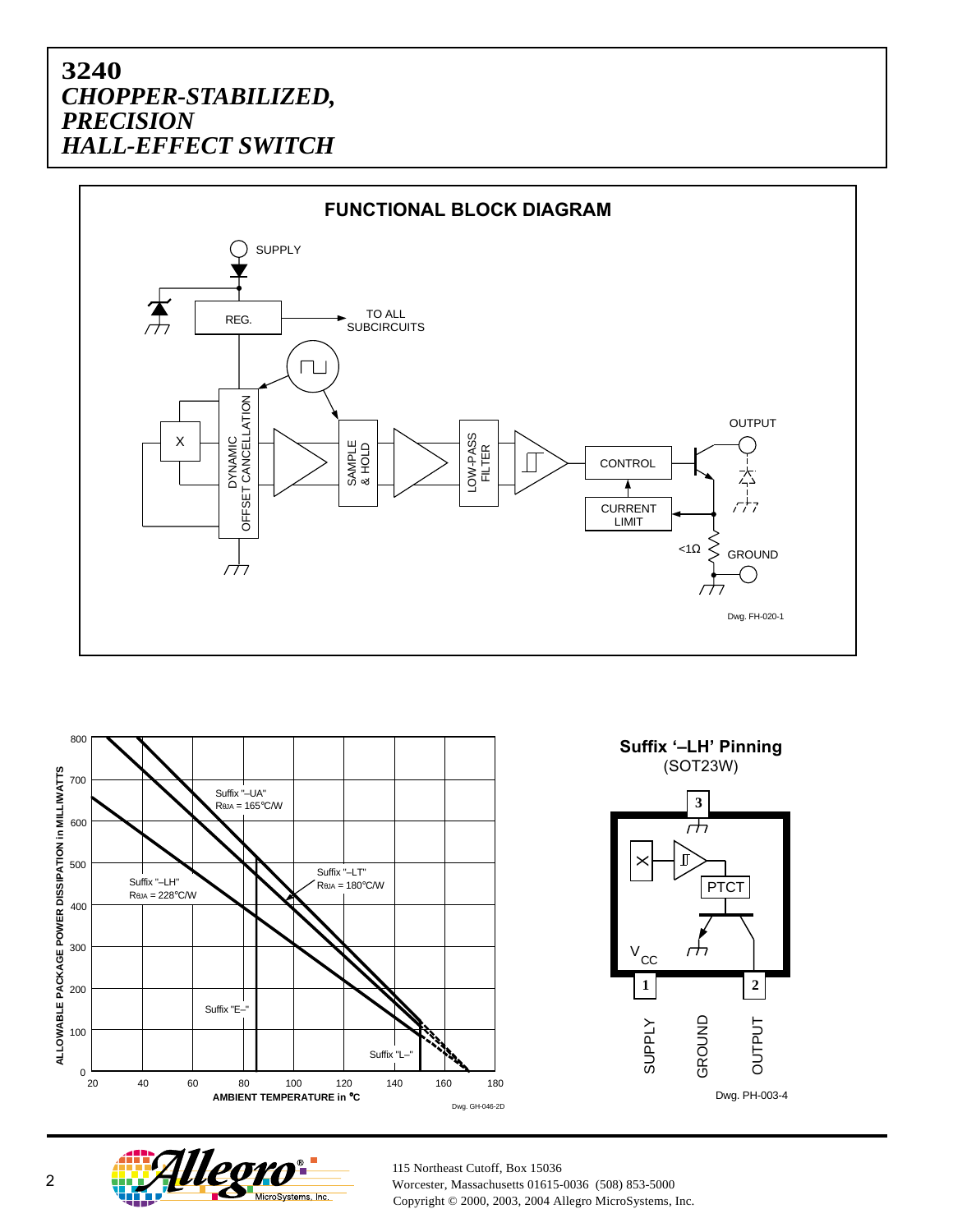|                                  |                       |                                               |                          | <b>Limits</b>            |                          |              |  |
|----------------------------------|-----------------------|-----------------------------------------------|--------------------------|--------------------------|--------------------------|--------------|--|
| <b>Characteristic</b>            | Symbol                | <b>Test Conditions</b>                        | Min.                     | Typ.                     | Max.                     | <b>Units</b> |  |
| Supply Voltage Range             | $V_{\rm CC}$          | Operating, $T_J < 165^{\circ}C_1$             | 4.2                      |                          | 24                       | $\vee$       |  |
| Output Leakage Current           | $I_{\text{OFF}}$      | $V_{OUT}$ = 24 V, B < B <sub>RP</sub>         |                          | -                        | 10                       | μA           |  |
| <b>Output Saturation Voltage</b> | $V_{\text{OUT(SAT)}}$ | $I_{OUT}$ = 20 mA, B > B <sub>OP</sub>        |                          | 185                      | 500                      | mV           |  |
| <b>Output Current Limit</b>      | $I_{OM}$              | $B > B_{OP}$                                  | 30                       | $\overline{\phantom{0}}$ | 60                       | mA           |  |
| Power-On Time                    | $t_{po}$              | $V_{CC}$ > 4.2 V                              | $\overline{\phantom{0}}$ |                          | 50                       | μs           |  |
| <b>Chopping Frequency</b>        | $f_{\rm C}$           |                                               |                          | 340                      | $\qquad \qquad -$        | kHz          |  |
| Output Rise Time                 | $t_r$                 | $R_L$ = 820 $\Omega$ , C <sub>L</sub> = 20 pF |                          | 0.2                      | 2.0                      | μs           |  |
| <b>Output Fall Time</b>          | $t_f$                 | $R_L$ = 820 $\Omega$ , C <sub>L</sub> = 20 pF | $\overline{\phantom{0}}$ | 0.1                      | 2.0                      | μs           |  |
| <b>Supply Current</b>            | $I_{\rm CC}$          | $B < B_{RP}$ , $V_{CC} = 12 V$                |                          | 3.0                      | 6.0                      | mA           |  |
|                                  |                       | $B > B_{OP}$ , $V_{CC} = 12 V$                | -                        | 4.0                      | 6.0                      | mA           |  |
| Reverse Battery Current          | $I_{\rm CC}$          | $V_{RCC}$ = -30 V                             |                          | -                        | $-5.0$                   | mA           |  |
| Zener Voltage                    | $V_Z + V_D$           | $I_{CC}$ = 15 mA, T <sub>A</sub> = 25°C       | 28                       | 32                       | 37                       | V            |  |
| Zener Impedance                  | $Z_z$ + $Z_D$         | $I_{CC}$ = 15 mA, T <sub>A</sub> = 25°C       |                          | 50                       | $\overline{\phantom{m}}$ | Ω            |  |

#### **ELECTRICAL CHARACTERISTICS over operating temperature range.**

NOTES:1. Maximum voltage must be adjusted for power dissipation and junction temperature.

2.  $B_{OP}$  = operate point (output turns on);  $B_{RP}$  = release point (output turns off).

3. Typical Data is at  $T_A = +25^{\circ}\text{C}$  and  $V_{CC} = 12 \text{ V}$  and is for design information only.

#### **MAGNETIC CHARACTERISTICS over operating supply voltage and temperature ranges.**

|                       |           |                        | Limits |      |                          |       |
|-----------------------|-----------|------------------------|--------|------|--------------------------|-------|
| <b>Characteristic</b> | Symbol    | <b>Test Conditions</b> | Min.   | Typ. | Max.                     | Units |
| Operate Point         | $B_{OP}$  |                        |        | 35   | 50                       | G     |
| <b>Release Point</b>  | $B_{RP}$  |                        | 5.0    | 25   | $\overline{\phantom{0}}$ | G     |
| <b>Hysteresis</b>     | $B_{hys}$ | $B_{OP} - B_{RP}$      |        | 10   | $\overline{\phantom{0}}$ | G     |

NOTES: 1. Typical Data is at  $T_A = +25^{\circ}C$  and  $V_{CC} = 12$  V and is for design information only.

2. 1 gauss (G) is exactly equal to 0.1 millitesla (mT).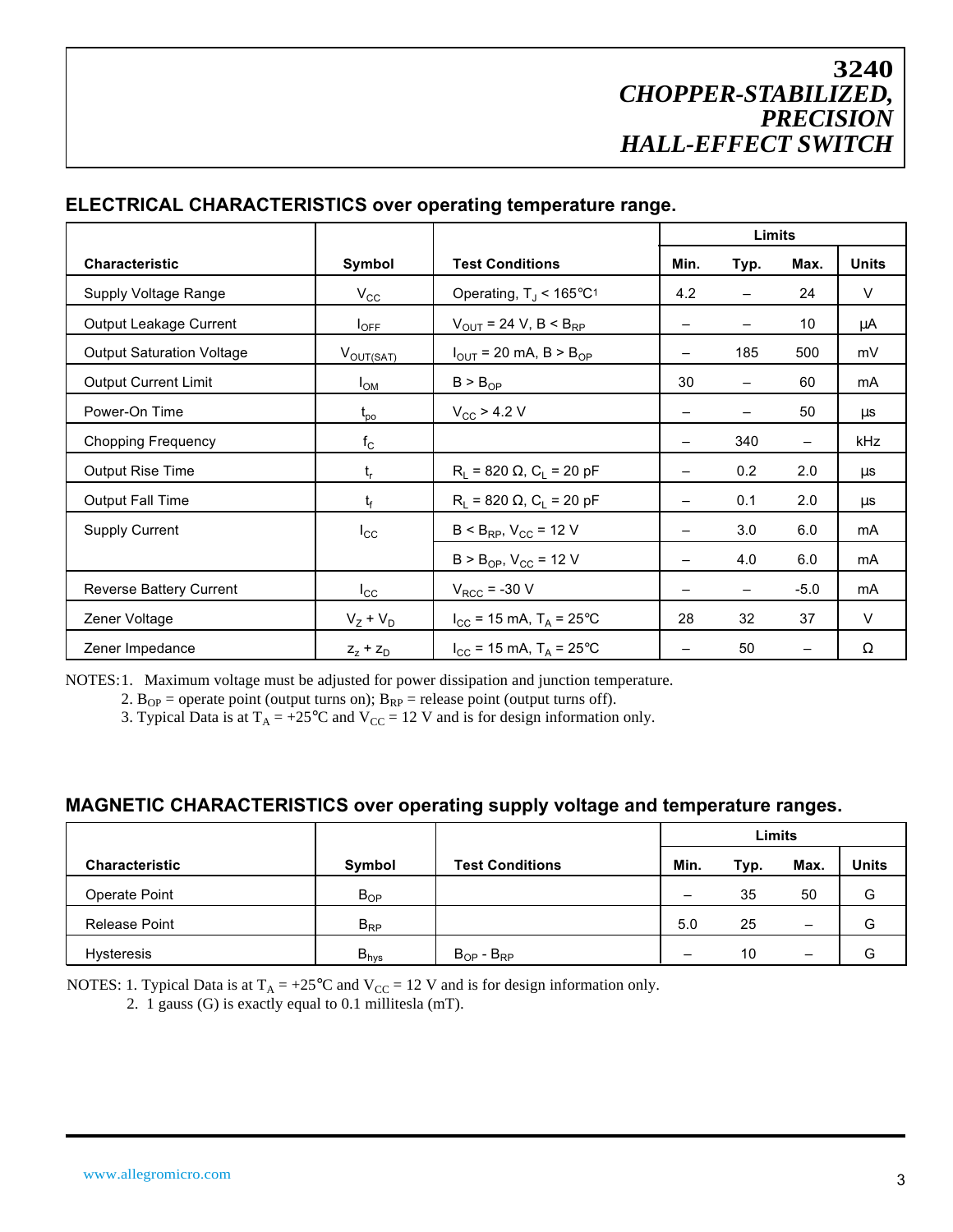#### **TYPICAL OPERATING CHARACTERISTICS as a function of temperature**



**SWITCH POINTS**

**OUTPUT SATURATION VOLTAGE SUPPLY CURRENT** 300 6.0  $I$ OUT = 20 mA  $Vcc = 12 V$  $Vcc = 12 V$ SATURATION VOLTAGE IN mV 5.0 **SATURATION VOLTAGE IN mV** SUPPLY CURRENT IN mA **SUPPLY CURRENT IN mA** 200 4.0 OUTPUT ON, B > BOP 100 3.0 OUTPUT OFF, B < BRP 0 2.0 -50 -25 0 25 50 75 100 125 150 0 25 50 75 100 -50 0 25 50 75 100 -25 0 25 50 75 100 125 150 **AMBIENT TEMPERATURE IN** °**C AMBIENT TEMPERATURE IN** °**C** Dwg. GH-029-4 Dwg. GH-028-5



115 Northeast Cutoff, Box 15036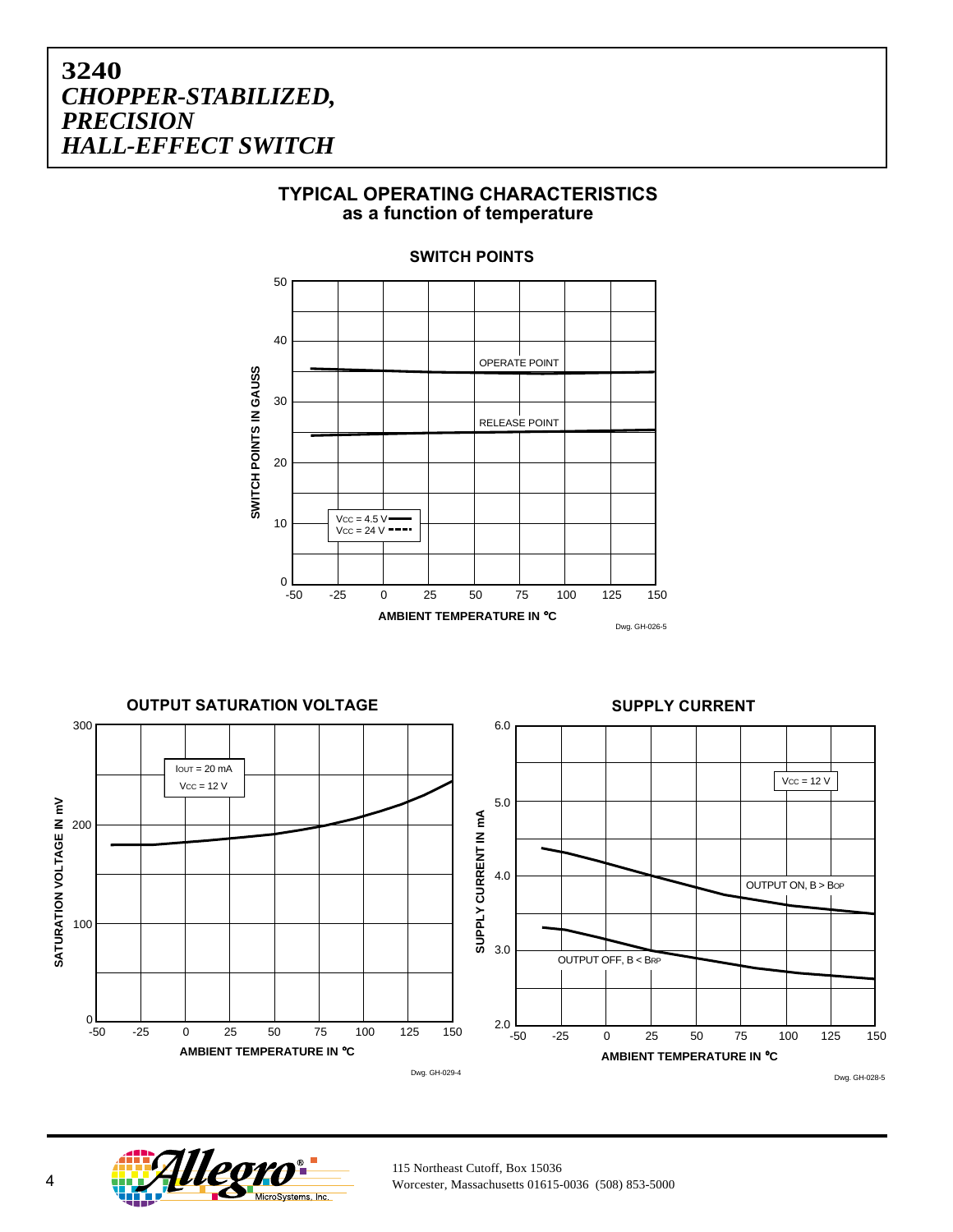#### **TYPICAL OPERATING CHARACTERISTICS as a function of supply voltage**

#### 40 OPERATE POINT 30 SWITCH POINT IN GAUSS **SWITCH POINT IN GAUSS** RELEASE POINT سمم  $TA = 150^{\circ}C$ 20  $TA = -40^{\circ}C = -$ 10 0 3.0 3.5 4.0 4.5 5.0 24 **SUPPLY VOLTAGE IN VOLTS** Dwg. GH-021-2

#### **SWITCH POINTS**

 $I$ out = 20 mA 250



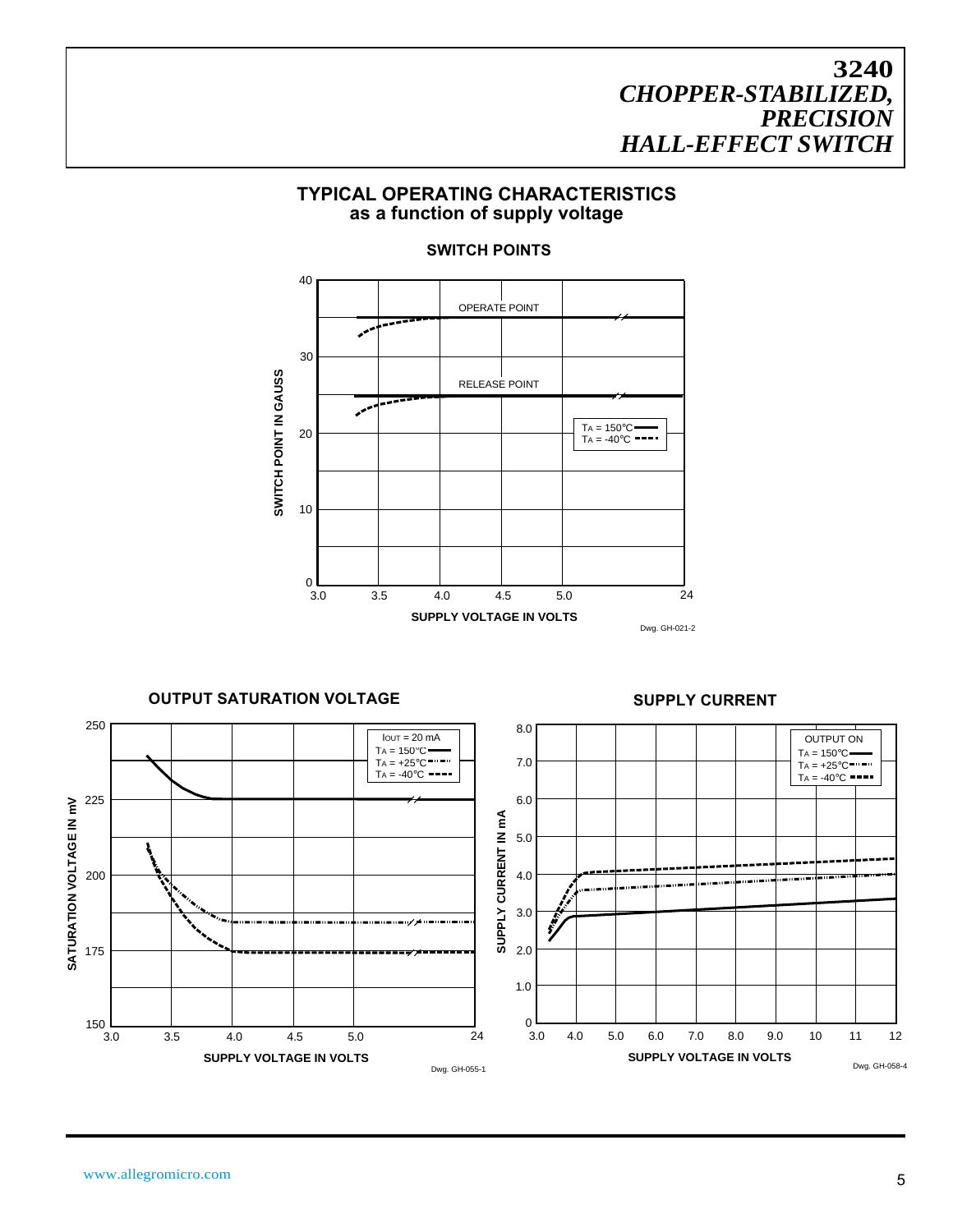## **SENSOR LOCATIONS**

#### **Package Designator 'LH'**



**Package Designator 'LT'**



Dwg. MH-008-8A

**Package Designator 'UA'**



Dwg. MH-011-9B

*Allegropa Compare 6 following U.S. patents: 5,045,920; 5,264,783; 5,442,283*<br>5,389,889; 5,581,179; 5,517,112; 5,619,137; 5,621,319; 5,650,719;<br>5,686,804, 5,604,028, 5,730,120,5,017,320,11,11,11,11,11 *The products described herein are manufactured under one or more of the following U.S. patents: 5,045,920; 5,264,783; 5,442,283; 5,686,894; 5,694,038; 5,729,130; 5,917,320; and other patents pending.*

*Allegro MicroSystems, Inc. reserves the right to make, from time to time, such departures from the detail specifications as may be required to permit improvements in the performance, reliability, or manufacturability of its products. Before placing an order, the user is cautioned to verify that the information being relied upon is current.*

*Allegro products are not authorized for use as critical components in life-support appliances, devices, or systems without express written approval.*

*The information included herein is believed to be accurate and reliable. However, Allegro MicroSystems, Inc. assumes no responsibility for its use; nor for any infringements of patents or other rights of third parties that may result from its use.*



115 Northeast Cutoff, Box 15036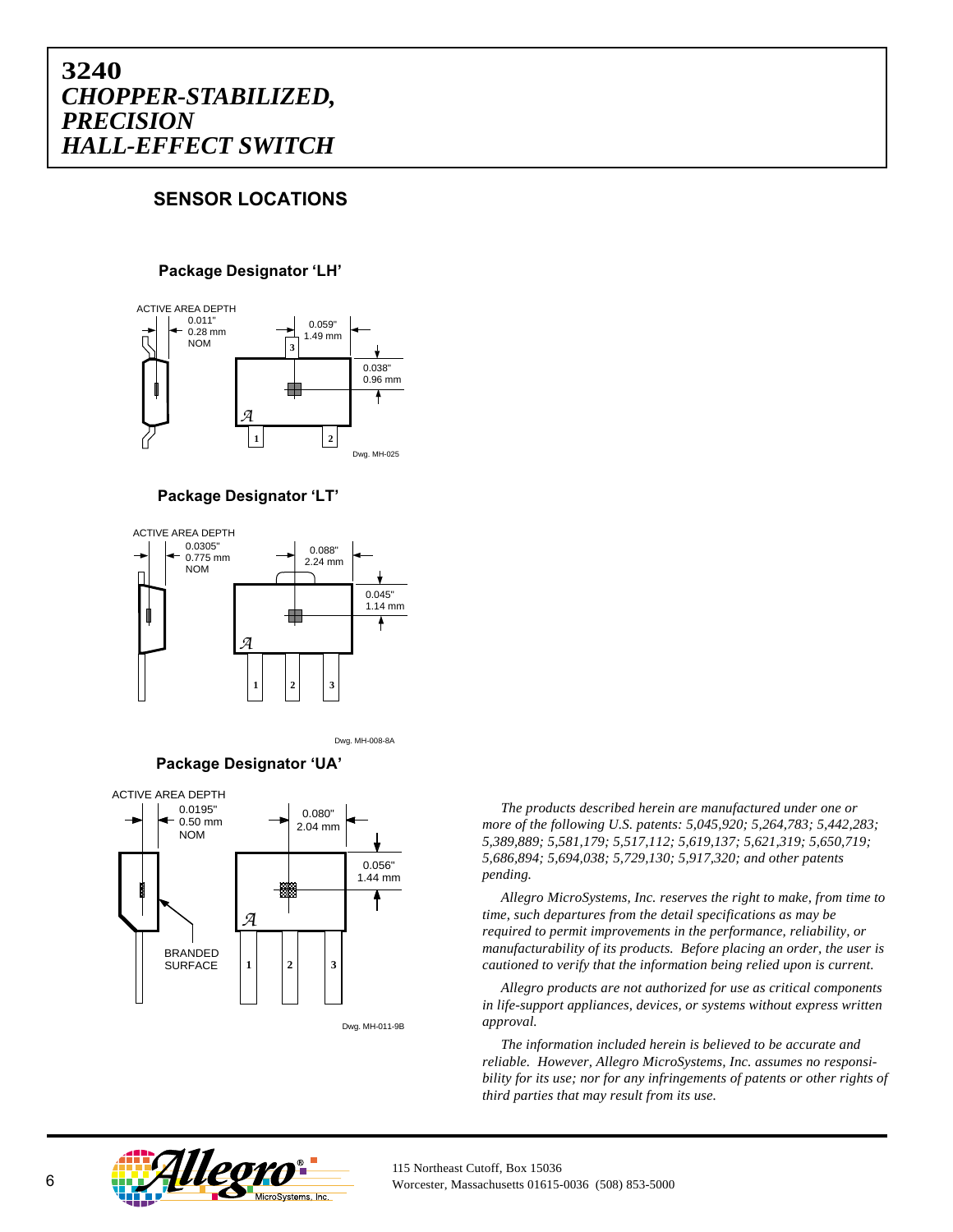#### **FUNCTIONAL DESCRIPTION**

**Chopper-Stabilized Technique.** The Hall element can be considered as a resistor array similar to a Wheatstone bridge. A large portion of the offset is a result of the mismatching of these resistors. These devices use a proprietary dynamic offset cancellation technique, with an internal high-frequency clock to reduce the residual offset voltage of the Hall element that is normally caused by device overmolding, temperature dependencies, and thermal stress. The chopper-stabilizing technique cancels the mismatching of the resistor circuit by changing the direction of the current flowing through the Hall plate using CMOS switches and Hall voltage measurement taps, while maintaing the Hall-voltage signal that is induced by the external magnetic flux. The signal is then captured by a sample-andhold circuit and further processed using low-offset bipolar circuitry. This technique produces devices that have an extremely stable quiescent Hall output voltage, are immune to thermal stress, and have precise recoverability after temperature cycling. This technique will also slightly degrade the device output repeatability. A relatively high sampling frequency is used in order that faster signals can be processed.

More detailed descriptions of the circuit operation can be found in: Technical Paper STP 97-10, *Monolithic Magnetic Hall Sensor Using Dynamic Quadrature Offset Cancellation* and Technical Paper STP 99-1, *Chopper-Stabilized Amplifiers With A Track-and-Hold Signal Demodulator*.

**Operation.** The output of these devices switches low (turns on) when a magnetic field (south pole) perpendicular to the Hall sensor exceeds the operate point threshold  $(B_{OP})$ . After turn-on, the output is capable of sinking 25 mA and the output voltage is  $V_{\text{OUT(SAT)}}$ . When the magnetic field is reduced below the release point  $(B_{RP})$ , the device output goes high (turns off). The difference in the magnetic operate and release points is the hysteresis  $(B<sub>hys</sub>)$  of the device. This built-in hysteresis allows clean switching of the output even in the presence of external mechanical vibration and electrical noise.

**Applications.** It is strongly recommended that an external bypass capacitor be connected (in close proximity to the Hall sensor) between the supply and ground of the device to reduce both external noise and noise generated by the chopperstabilization technique.

The simplest form of magnet that will operate these devices is a ring magnet. Other methods of operation, such as linear magnets, are possible. Extensive applications information on magnets and Hall-effect sensors is also available in *Application Note* 27701, or at

www.allegromicro.com







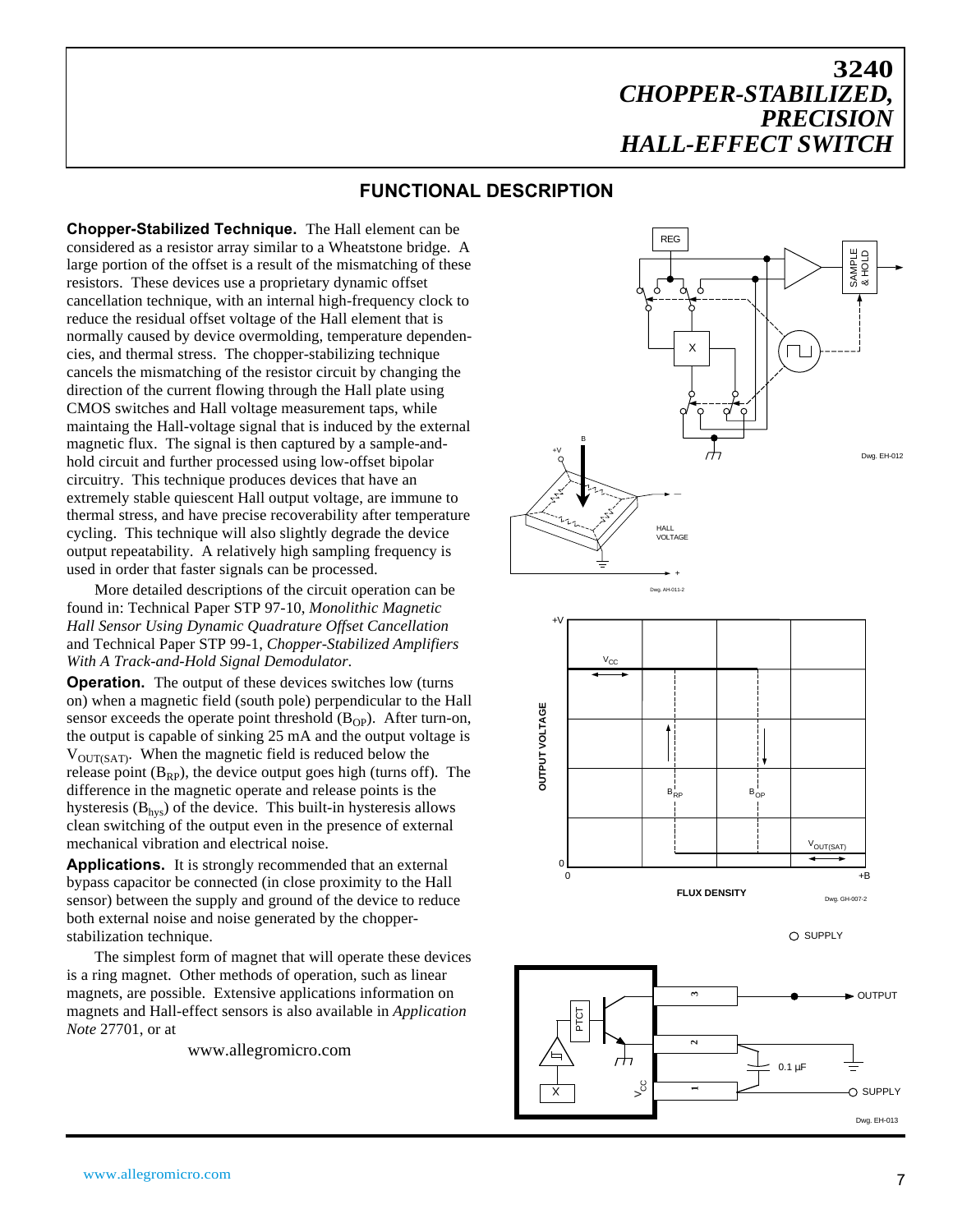### **PACKAGE DESIGNATOR 'LH'**

(fits SC-59A solder-pad layout)

**Dimensions in Inches** (for reference only)

**Dimensions in Millimeters** (controlling dimensions)









- NOTES: 1. Tolerances on package height and width represent allowable mold offsets. Dimensions given are measured at the widest point (parting line).
	- 2. Exact body and lead configuration at vendor's option within limits shown.
	- 3. Height does not include mold gate flash.
	- 4. Where no tolerance is specified, dimension is nominal.
	- 5. Add "LT" to part number for tape and reel.



115 Northeast Cutoff, Box 15036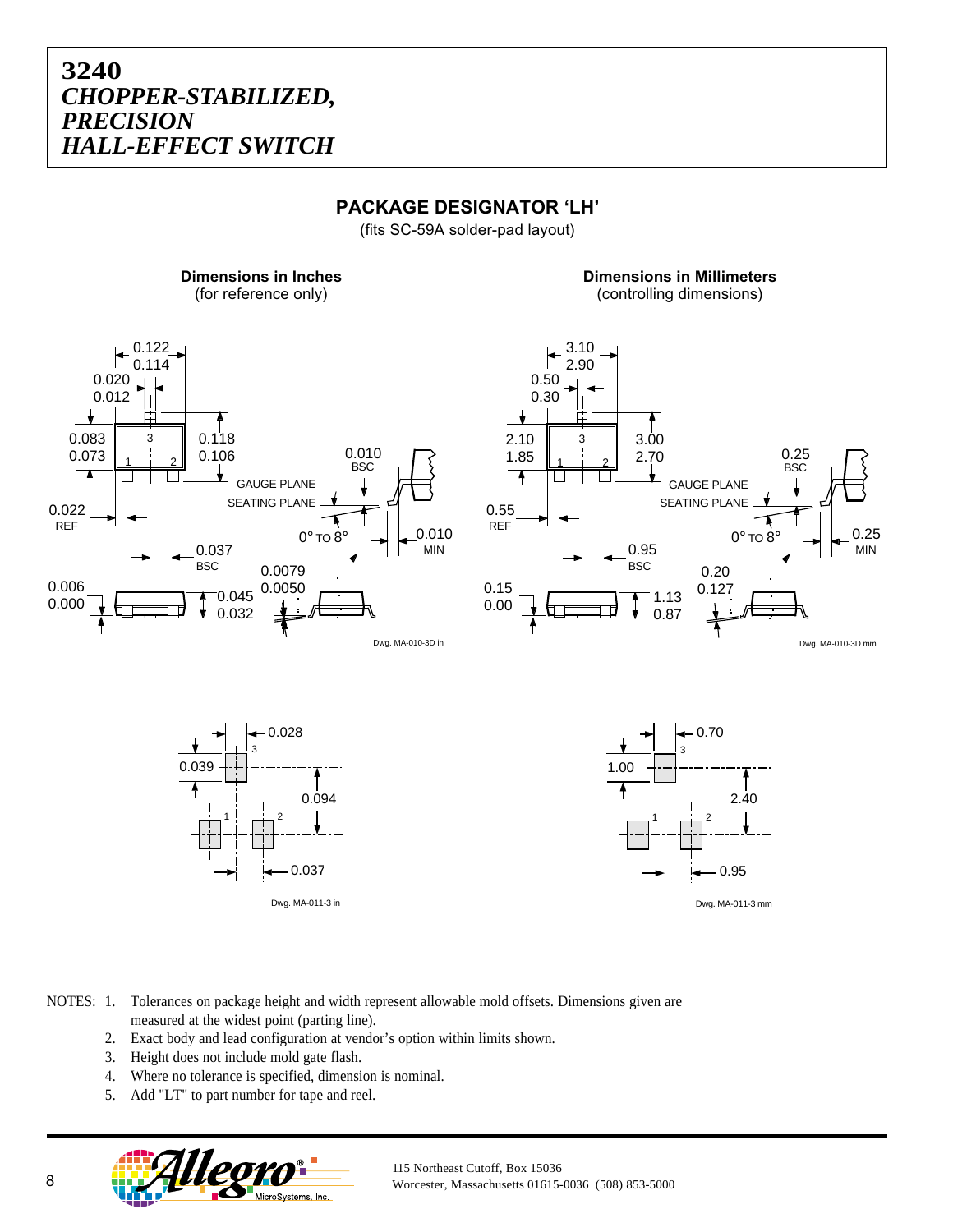#### **PACKAGE DESIGNATOR 'LT' (SOT89/TO-243AA)**

**Dimensions in Millimeters** (controlling dimensions)



**Dimensions in Inches** (for reference only)



Dwg. MA-009-3A in





Dwg. MA-009-3A mm



NOTES: 1. Exact body and lead configuration at vendor's option within limits shown.

- 2. Supplied in bulk pack (500 pieces per bag) or add "TR" to part number for tape and reel.
- 3. Only low-temperature (≤240°C) reflow-soldering techniques are recommended for SOT89 devices.